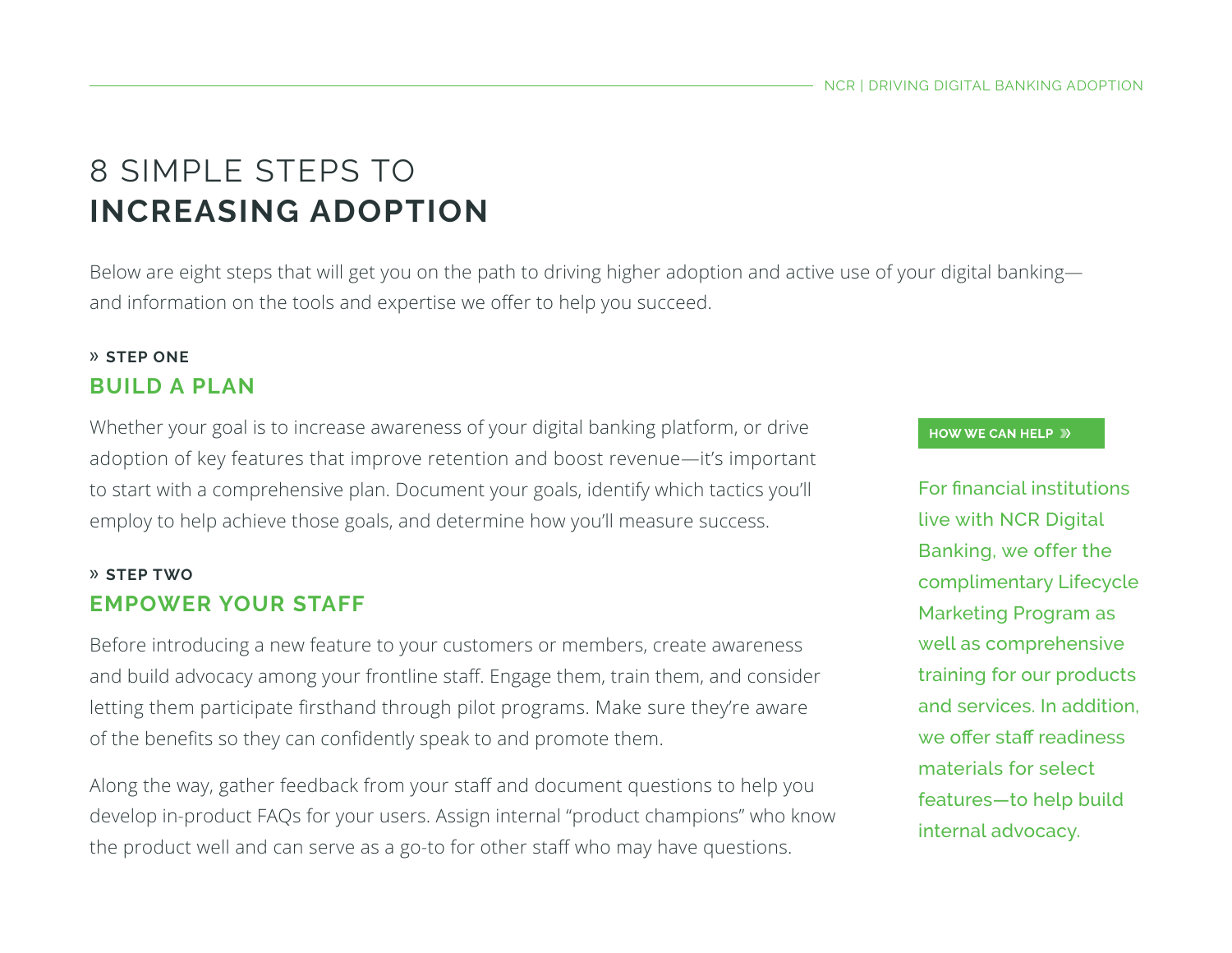## » **STEP THREE DEVELOP MEANINGFUL, COMPELLING MESSAGING**

Consumers see thousands of messages a day which means your messages risk getting lost in that sea of thousands (along with all the ads from other banks and credit unions).

So, if you want your digital capabilities to stand out, focus on the benefits. *What do users really want? What benefit can they not live without? How do you give that to them?* 

Consider an ad about cloud photo storage. Which of the below is more compelling? "50 Gigs of Storage Space" or "Save up to 10,000 of your cherished photos."

When it comes to your digital banking capabilities, zero in on the most valuable, compelling benefits—and focus on that as your starting point. Tap into the emotions of the reader.

#### » **STEP FOUR ASK USERS TO DO SOMETHING**

If you're going to ask for someone's attention, command it—then reward that attention. Your marketing material should always include a simple, straightforward call-to-action.

A call-to-action is the part of your marketing message that tells the reader what they should be doing next. It should be direct, informative, and start with a command verb. A simple example is: "Download our mobile app" with graphics of the app store badges included (and in digital assets, linked directly to your app in the respective app store).

#### **HOW WE CAN HELP >>**

Make the most of your digital products and provide your users with relevant offers, at the right time and place, in their channel of choice. With Lifecycle Marketing, we deliver targeted offers through online and mobile banking, and beyond on your behalf, at no cost.

In addition, we offer free, pre-made, customizable "do it yourself" marketing campaigns that financial institutions can download, brand, and launch on their own.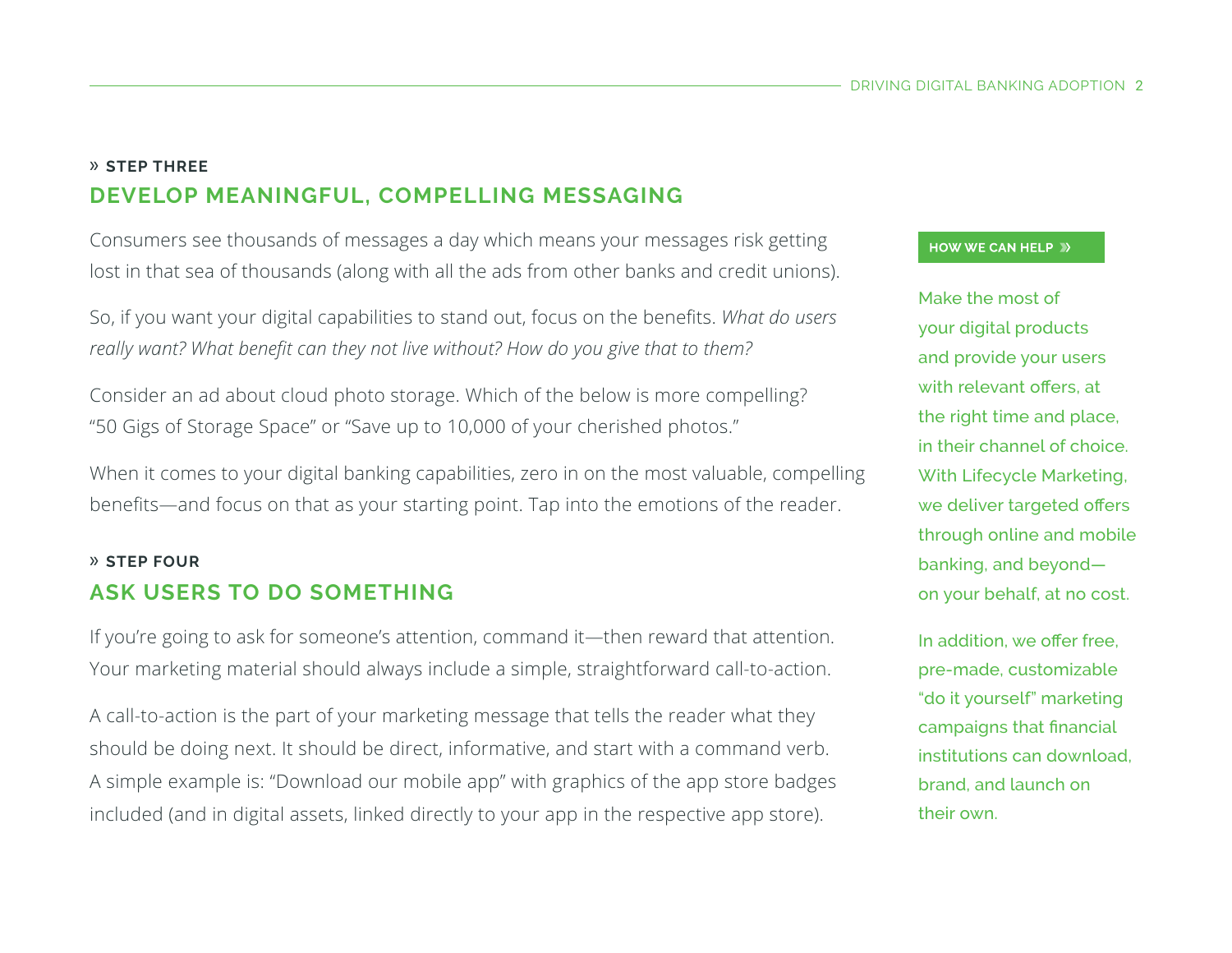## » **STEP FIVE LEVERAGE DIGITAL & TRADITIONAL CHANNELS**

The more frequently a person sees a message, and in more places, the more likely they are to engage and take action. Maximize awareness by promoting your message across channels. Promote them in your branch and online, on your ATM screens and in your call center.

## » **STEP SIX KEEP IT GOING**

Once you've launched your marketing plan, keep it going. The principle behind the old marketing adage is that it takes seven exposures to a marketing message before a prospect will respond.

The more times someone sees your message, the more likely they will be to remember it. So, make it easy for people to see your message by continuing to promote it everywhere. Talk about your digital banking capabilities online and in person. Create an email campaign to remind users to download the mobile app and use it. Create in-branch signage or deploy digital banner ads at the top of your website to promote a new feature.

That's the amplification effect. And it can really boost adoption.

#### **HOW WE CAN HELP >>**

Utilize NCR Admin Platform to customize your navigation to include links to your social media pages like Facebook and Twitter.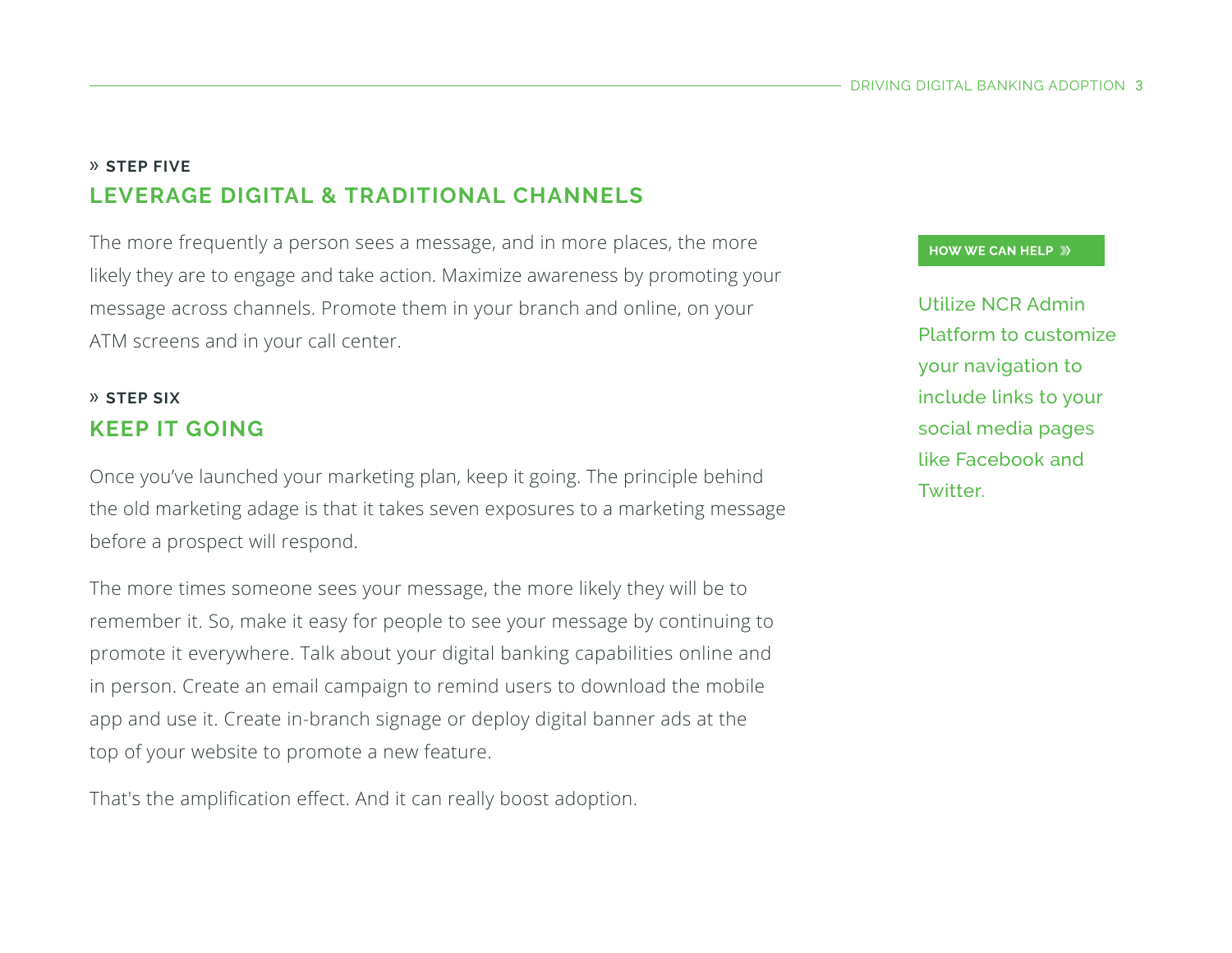#### » **STEP SEVEN CROSS-PROMOTE**

Find ways to cross-promote digital banking. For example, during your new account opening process, encourage enrollment in online banking. Or, if your bank or credit union is doing a credit card promotion, use that as an opportunity to cross-promote your mobile app.

With the right design and minimal messaging, you can get two messages in the space of one.

## » **STEP EIGHT ASSESS PERFORMANCE, REGULARLY**

Track your data. Every financial institution's customer base is different, and some tactics work better than others. Make sure to regularly assess the performance of your ads, emails, and visits to your dedicated webpage. Stay flexible and modify where needed.

Remember, there's a lot of noise out there in the market, and a lot of competition (not to mention shrinking attention spans). So, try using tips like these to generate and keep the attention on your digital banking capabilities to drive adoption and engagement—and help you meet your goals.

#### **HOW WE CAN HELP >>**

In conjunction with your own marketing reporting, NCR can help you gain insights into user behavior, adoption, and more. NCR Admin Platform enables financial institutions to view and download detailed digital banking adoption and usage reports, on-demand.

In addition, NCR Profitability Analysis is a free service that scientifically analyzes your online and offline users to calculate your retention rates, account ownership, channel touch points, and other key metrics.